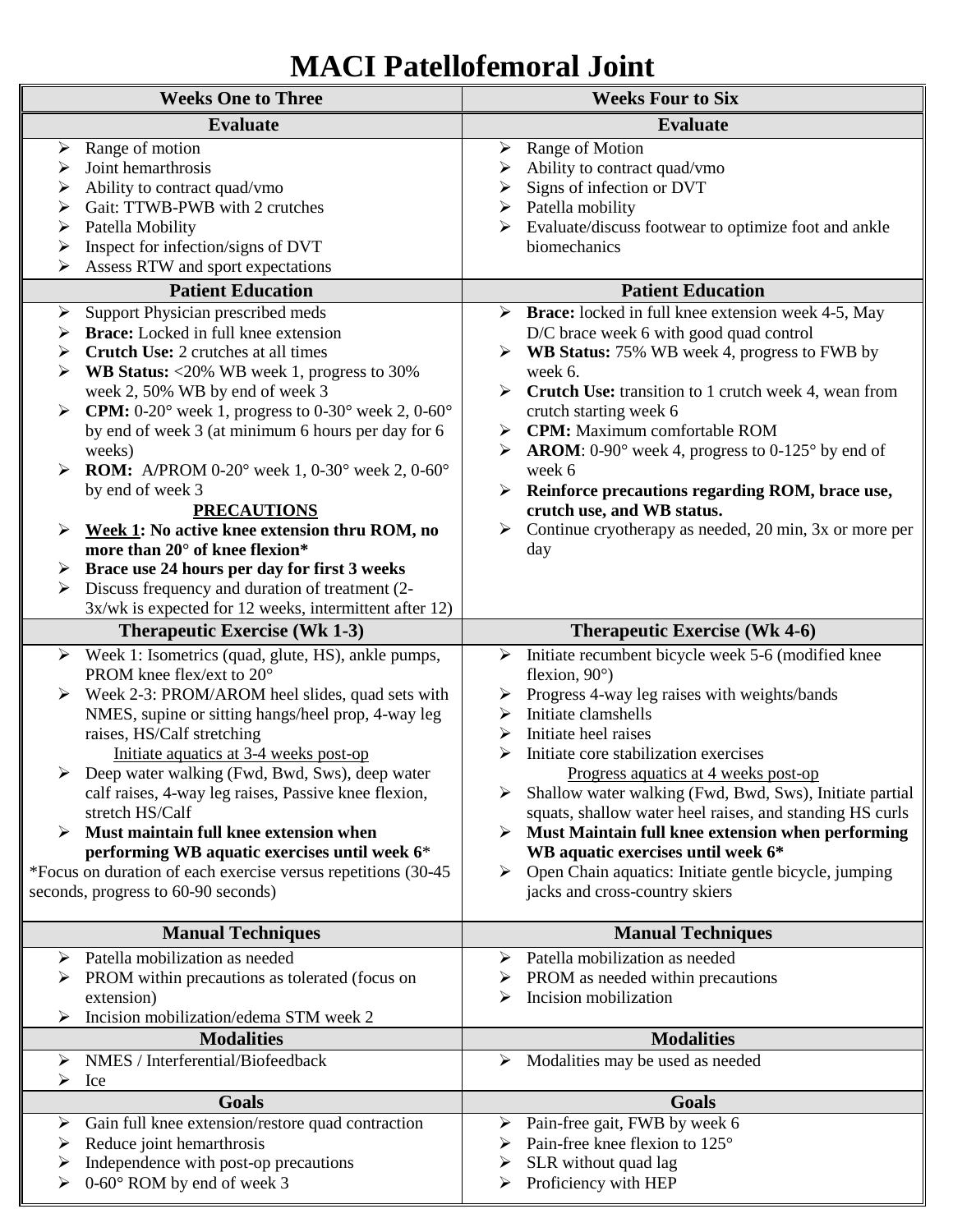| <b>Weeks Seven to Twelve</b>                                                                                                                                                                                                                                                                                                                                                                                                                                                                                                                                                                                                                                                        | <b>Months three to six</b>                                                                                                                                                                                                                                                                                                                                                                                                                                                                    |  |
|-------------------------------------------------------------------------------------------------------------------------------------------------------------------------------------------------------------------------------------------------------------------------------------------------------------------------------------------------------------------------------------------------------------------------------------------------------------------------------------------------------------------------------------------------------------------------------------------------------------------------------------------------------------------------------------|-----------------------------------------------------------------------------------------------------------------------------------------------------------------------------------------------------------------------------------------------------------------------------------------------------------------------------------------------------------------------------------------------------------------------------------------------------------------------------------------------|--|
| <b>Evaluate</b>                                                                                                                                                                                                                                                                                                                                                                                                                                                                                                                                                                                                                                                                     | <b>Evaluate</b>                                                                                                                                                                                                                                                                                                                                                                                                                                                                               |  |
| Gait pattern<br>≻<br><b>ROM</b><br>Balance                                                                                                                                                                                                                                                                                                                                                                                                                                                                                                                                                                                                                                          | $\triangleright$ Gait pattern<br>Address any deficits that may limit return to work or<br>sport.<br>HEP compliance<br>≻                                                                                                                                                                                                                                                                                                                                                                       |  |
| <b>Patient Education</b>                                                                                                                                                                                                                                                                                                                                                                                                                                                                                                                                                                                                                                                            | <b>Patient Education</b>                                                                                                                                                                                                                                                                                                                                                                                                                                                                      |  |
| Brace: D/C<br>➤<br><b>CPM:</b> To maximum comfortable range as required<br>➤<br>AROM: Progress to full knee AROM by week 8<br>➤<br><b>WB Status: FWB</b><br>➤<br>Crutch Use: D/C<br>➤<br>** STEP TO PATTERN ON STAIRS OUTSIDE<br>➤<br>OF POOL** - despite transition to FWB with flat<br>surface ambulation. May begin to slowly progress<br>stair training FWB at week 12.                                                                                                                                                                                                                                                                                                         | <b>AROM: Full ROM</b><br>≻<br>Transition to intermittent visits (land therapy)<br>➤<br>No plyometric activities<br>➤<br>Initiate light jogging activities at 6 months<br>➤<br>High impact, shear, and rotational loads are to be<br>avoided until 12-18 months post-op.                                                                                                                                                                                                                       |  |
| <b>Therapeutic Exercise (Wk 7-12)</b>                                                                                                                                                                                                                                                                                                                                                                                                                                                                                                                                                                                                                                               | <b>Therapeutic Exercise (Months 3-6)</b>                                                                                                                                                                                                                                                                                                                                                                                                                                                      |  |
| Initiate upright bicycle week 9<br>$\blacktriangleright$<br>Initiate quad stretch week 9<br>➤<br>Initiate standing weighted/resisted hip add/abduction<br>➤<br>Single leg static/dynamic balance activity starting<br>➤<br>week 10<br>May initiate cardiovascular training at 12 weeks<br>➤<br>(Bike, Swim, and rowing)<br><b>Progress Aquatics</b><br>Continue with current program<br>➤<br>Progress squatting activities<br>➤<br>Initiate weight supported lunge activities<br>➤<br>Initiate weight supported step ups/down<br>➤<br>Initiate quad stretching week 9<br>➤<br>Introduce "Patter kick" week 12<br>≻<br>*Progress exercises using resistance $fin(s)$ or hydrocuff(s) | Progress cycling with resistance<br>➤<br>Progress squatting activities ( $\leq 90^\circ$ of knee flexion)<br>➤<br>Initiate rowing ergometer/elliptical<br>➤<br>Initiate step up activities on land<br>➤<br>Initiate bridging exercises<br>➤<br>Initiate single leg calf raises<br>➤<br>Initiate leg press ( $\leq 90^\circ$ of knee flexion, $\leq 50\%$ body<br>weight)<br>Initiate light jogging on mini-trampoline at 6 months<br>➤<br>May initiate light jogging in pool at 6 months<br>≻ |  |
| <b>Manual Techniques</b>                                                                                                                                                                                                                                                                                                                                                                                                                                                                                                                                                                                                                                                            | <b>Manual Techniques</b>                                                                                                                                                                                                                                                                                                                                                                                                                                                                      |  |
| Patella mobilization as needed<br>➤<br>PROM as needed                                                                                                                                                                                                                                                                                                                                                                                                                                                                                                                                                                                                                               | Any as indicated<br>➤                                                                                                                                                                                                                                                                                                                                                                                                                                                                         |  |
| <b>Modalities</b>                                                                                                                                                                                                                                                                                                                                                                                                                                                                                                                                                                                                                                                                   | <b>Modalities</b>                                                                                                                                                                                                                                                                                                                                                                                                                                                                             |  |
| Any as indicated<br>➤                                                                                                                                                                                                                                                                                                                                                                                                                                                                                                                                                                                                                                                               | Any as indicated<br>➤                                                                                                                                                                                                                                                                                                                                                                                                                                                                         |  |
| Goals<br>Full pain-free knee AROM<br>➤                                                                                                                                                                                                                                                                                                                                                                                                                                                                                                                                                                                                                                              | <b>Goals</b><br>Minimal to no pain<br>➤                                                                                                                                                                                                                                                                                                                                                                                                                                                       |  |
| Pain-free 6 minute walk test<br>Pain-free bicycle ergometer without brace<br>➤<br>Proficient with performance of HEP<br>➤                                                                                                                                                                                                                                                                                                                                                                                                                                                                                                                                                           | Normal gait pattern<br>➤<br>Pain-free stair climbing<br>➤<br>Leg press 50% body weight to $60-90^\circ$ of flexion<br>Return to work                                                                                                                                                                                                                                                                                                                                                          |  |